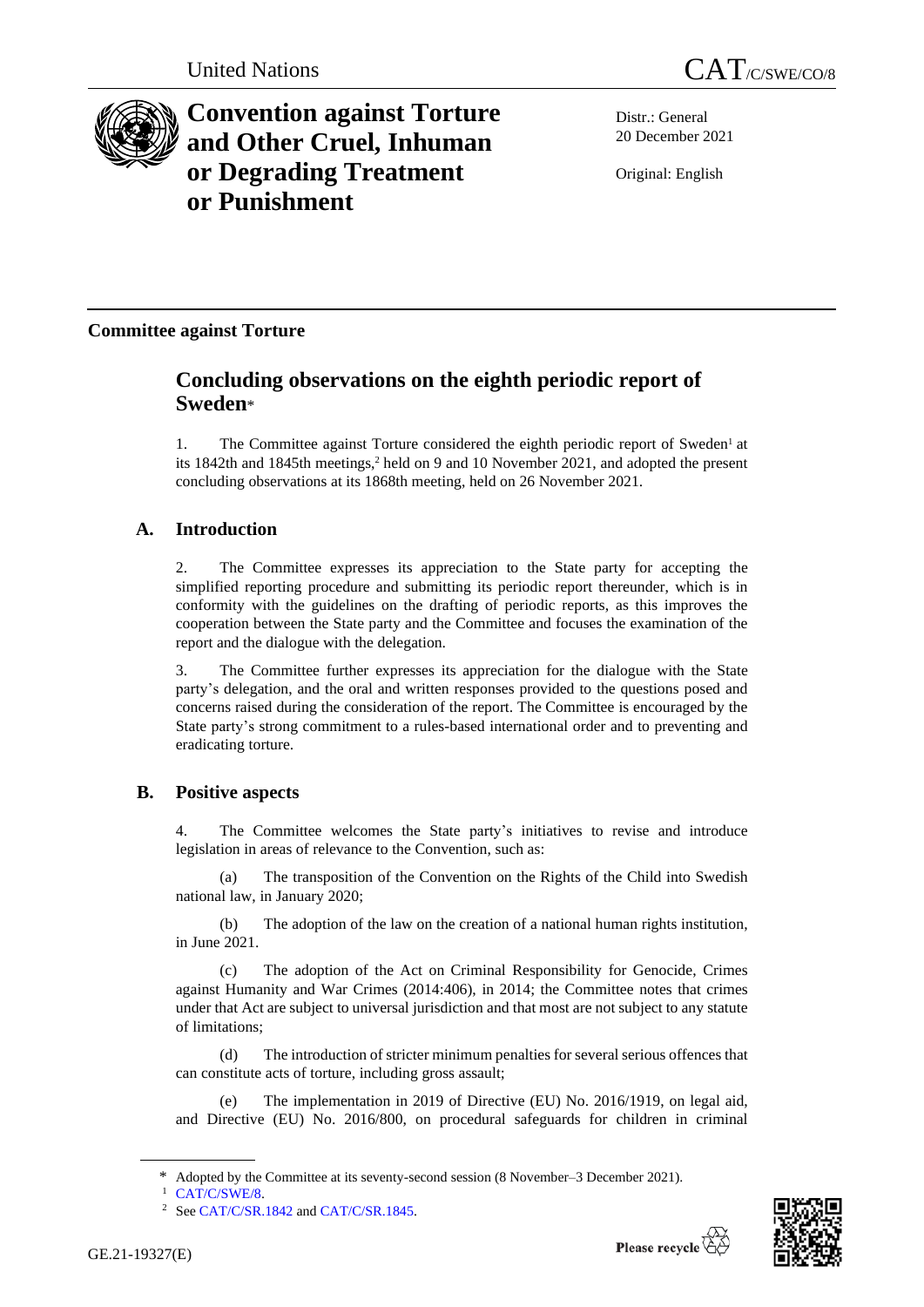proceedings, of the European Parliament and of the Council, bringing to six the number of European Union directives in this area that have entered into force in Sweden, governing procedural rights for detainees and outlining the rights to interpretation and translation, to information, to access to a lawyer, to legal aid and to the presumption of innocence, and procedural safeguards for children suspected of or accused in criminal proceedings;

(f) The broadening of the mandate of the Equality Ombudsman to combat discrimination and to work for equal rights and opportunities, following the strengthening of provisions on protection from discrimination contained in the Discrimination Act (2008:567).

5. The Committee commends the State party's initiatives to amend its policies and procedures in order to afford greater human rights protection and to apply the Convention, in particular:

(a) The adoption, in 2016, of a national strategy for human rights, providing a comprehensive framework for systematic work on human rights;

(b) The adoption, in 2018, of a new strategy for global gender equality and women's and girls' rights (2018–2022);

(c) The adoption, in 2016, of a 10-year national strategy to prevent and combat men's violence against women;

(d) The steps taken to integrate, as governing principles in Sweden, the Principles on Effective Interviewing for Investigations and Information Gathering (the Méndez Principles, launched in June 2021), which are aimed at ending accusatory, coercive and other confession practices during investigations.

6. The Committee welcomes the creation of a national human rights institution with a broad mandate to monitor and report on how human rights are respected and implemented in Sweden. It notes that in October 2016, the Government had presented a strategy for national efforts on human rights to the parliament of Sweden. It also notes that, in the strategy, the Government made the assessment that a national institution for human rights, in accordance with the principles relating to the status of national institutions for the promotion and protection of human rights (the Paris Principles), should be established in Sweden and that the parliament should be the body responsible for such an institution. The Committee further notes that the parliament concluded that there were organizational and other reasons for not placing a Swedish institution for human rights under the parliament. The national human rights institution was therefore created under the Government through the law adopted in June 2021 and will begin operation in January 2022. The Committee welcomes the clarifications that the national human rights institution has been created by law, that it will have an independently appointed board and that it will initially be allocated SKr 50 million in the government budget in 2022.

7. **The Committee recommendsthat the State party periodically review the relevant legislation governing the institution with a view to continuously strengthening the institution's mandate and independence in order to ensure that it can operate effectively.**

# **C. Principal subjects of concern and recommendations**

### **Pending follow-up issues from the previous reporting cycle**

8. In its previous concluding observations,<sup>3</sup> the Committee requested the State party to provide information on its implementation of the Committee's recommendations on: fundamental legal safeguards for persons deprived of their liberty; the imposition of restrictions, including isolation in detention; and the investigation of acts of torture, illtreatment and hate crimes. While noting with appreciation the replies submitted by the State party<sup>4</sup> and referring to the letter dated 29 August 2016 from the Committee's Rapporteur for follow-up to concluding observations addressed to the Permanent Representative of Sweden

<sup>3</sup> [CAT/C/SWE/CO/6-7,](http://undocs.org/en/CAT/C/SWE/CO/6-7) para. 22.

<sup>4</sup> [CAT/C/SWE/CO/6-7/Add.1.](http://undocs.org/en/CAT/C/SWE/CO/6-7/Add.1)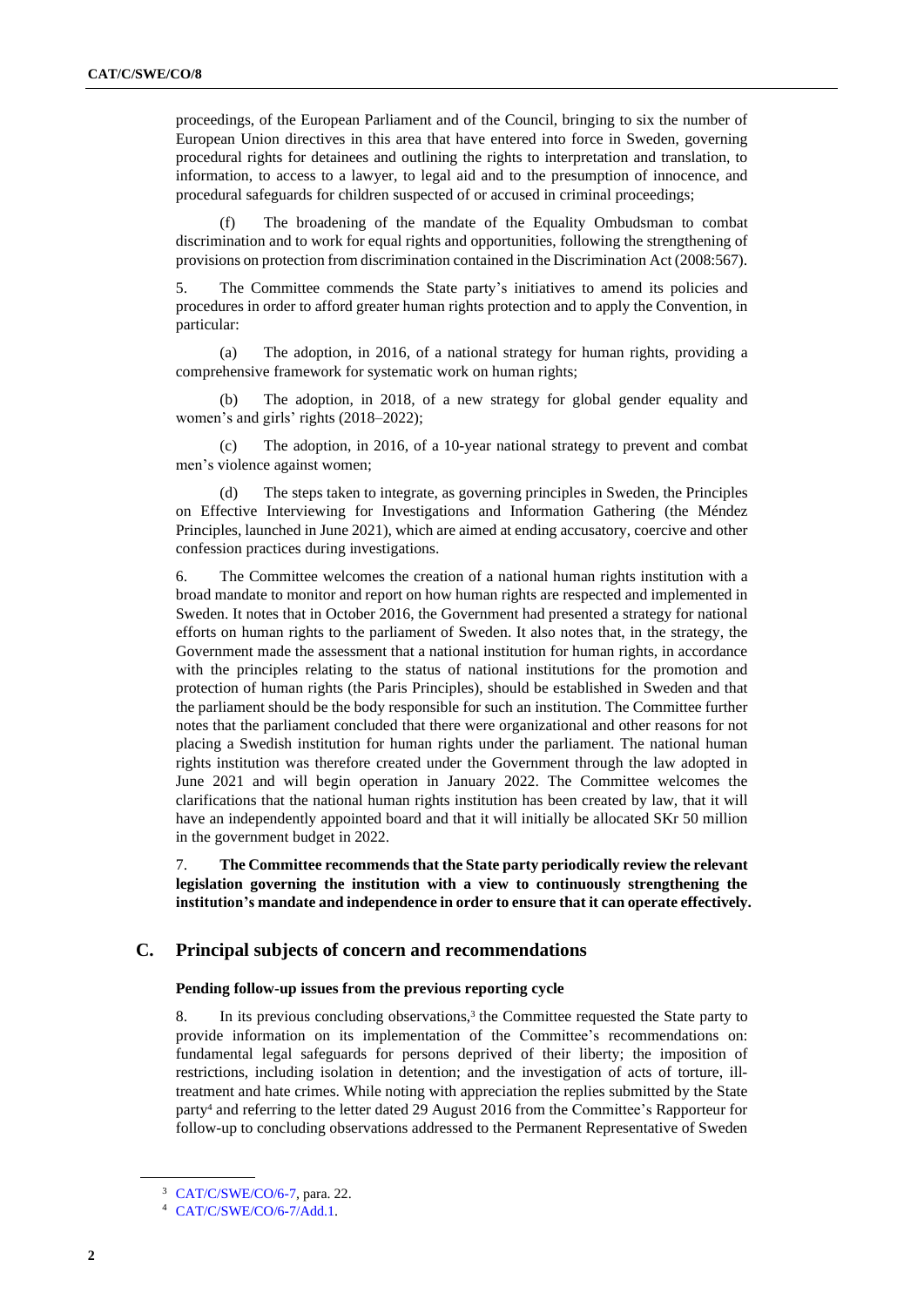to the United Nations Office and other international organizations in Geneva,<sup>5</sup> the Committee considers that the recommendations set out in paragraphs 7, 8 (a), 14 and 15 (a) of its previous concluding observations have not yet been fully implemented. Those issues are covered in paragraphs 12, 16, 31, and 33 (b) of the present concluding observations.

#### **Definition and criminalization of torture and the statute of limitations**

9. With reference to its previous concluding observations,<sup>6</sup> the Committee remains concerned that the crime of torture, as defined in article 1 of the Convention, still has not been incorporated into domestic legislation; that the understanding of the Government is that there is no obligation under the Convention for a State party to incorporate a specific provision on torture into its domestic legislation, and that the view of Sweden remains that the Convention's requirements are fully met by the country's laws and regulations, including the State party's penal legislation. The Committee takes note of the delegation's assertion that torture can be defined under several categories under the country's laws, for example: assault, bodily injury, sexual offences, kidnapping, crimes against humanity or war crimes.<sup>7</sup> It also notes that there have been recent legal changes to sentences for crimes that could constitute torture, and maximum limits for sentencing have increased. The Committee is encouraged that in a ministerial memorandum issued in September 2015 it was proposed that torture be designated as a specific crime, that the memorandum has been circulated and that the proposal remains under consideration. It is also encouraged that there is a specific reference to article 1 of the Convention in legal amendments, which will enter into force on 1 January 2022, that expand jurisdiction for certain crimes that could constitute torture. The Committee notes that it is envisioned that the statute of limitations for certain crimes will be abolished, and that a report on this is due to be published on 17 November 2021 (arts. 1–2 and 4).

10. **While noting that advances have been made in this regard, the Committee reiterates its recommendation to the State party to promptly define and criminalize torture in domestic law, in full compliance with articles 1 and 4 of the Convention. In this regard, the Committee draws the attention of the State party to general comment No. 2 (2007) on the implementation of article 2, in which the Committee states that by naming and defining the offence of torture in accordance with the terms of the Convention, as distinct from other crimes, States parties will directly advance the overarching aim of the Convention to prevent torture, inter alia, by alerting everyone, including perpetrators, victims and the public, to the special gravity of the crime of torture, and by strengthening the deterrent effect of the prohibition itself.**

# **Fundamental legal safeguards**

11. While appreciating the efforts made by the State party to ensure that procedural safeguards are fully satisfied in practice, especially in regard to minors and adults in detention, the Committee remains concerned that persons deprived of their liberty are not always afforded all fundamental legal safeguards from the very outset of deprivation of liberty in practice, such as the rights to access to a lawyer, to an independent medical examination and to notify a relative or a person of their choice. The Committee is concerned at reports that the right of notification of custody may be unduly delayed in the interests of the investigation and that access to health care for persons in police custody can be delayed for several days following arrest given that the exam takes place on the first working day following arrest (art. 2).

12. **Recalling its general comment No. 2 (2007), the Committee recommends that the State party take the measures necessary to ensure that all persons deprived of their liberty are afforded, both in law and in practice, all fundamental legal safeguards from the very outset of deprivation of liberty, in particular the right to access to a lawyer, the**

<sup>5</sup> See

https://tbinternet.ohchr.org/Treaties/CAT/Shared%20Documents/SWE/INT\_CAT\_FUL\_SWE\_25023 \_E.pdf.

<sup>6</sup> [CAT/C/SWE/CO/6-7,](http://undocs.org/en/CAT/C/SWE/CO/6-7) para. 6.

<sup>&</sup>lt;sup>7</sup> See also [CAT/C/5/Add.1,](http://undocs.org/en/CAT/C/5/Add.1) paras. 1–7.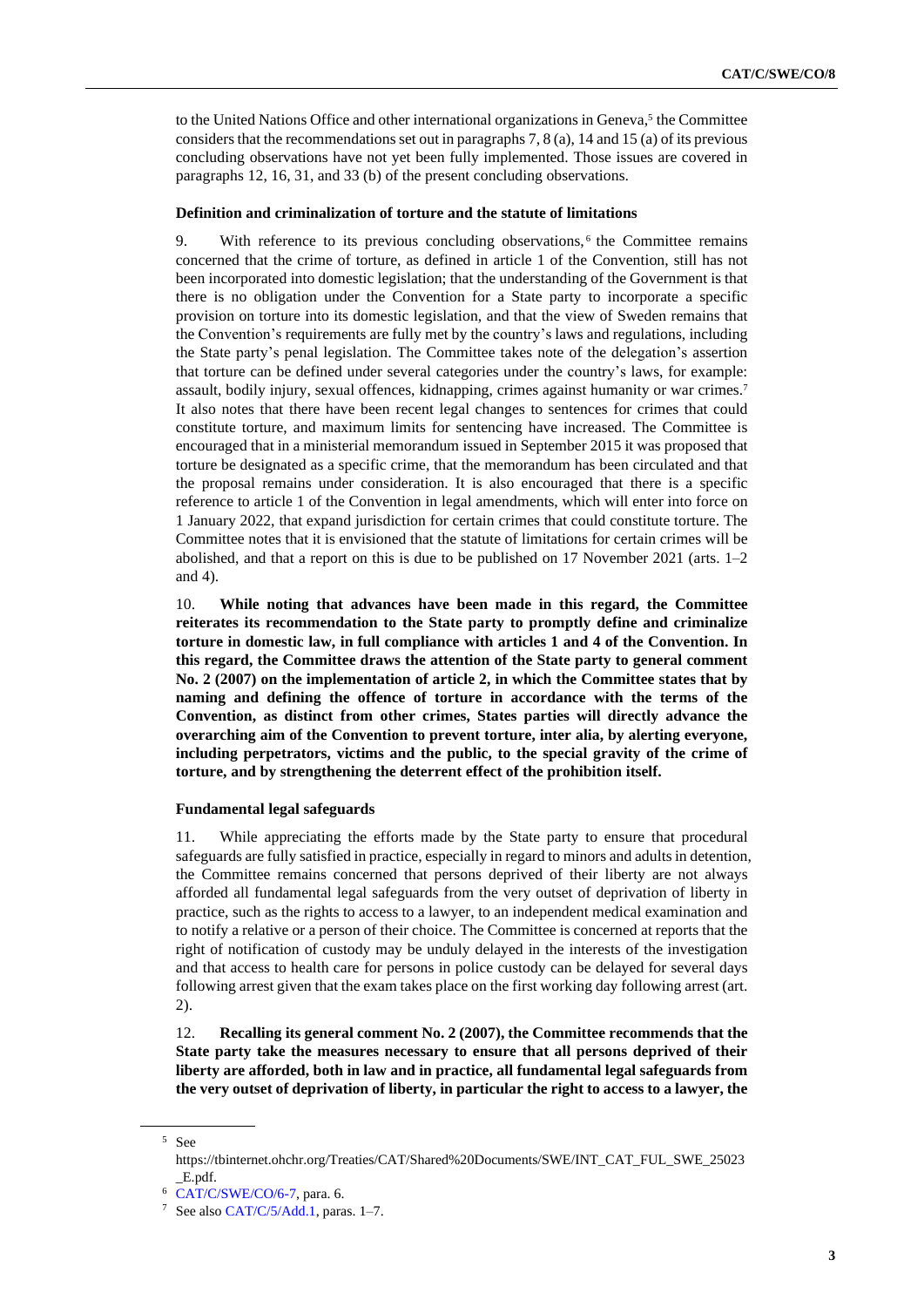**right to a medical examination by an independent doctor, preferably of their own choice, and the right to notify a relative, in accordance with the international standards.**

# **Pretrial detention**

13. The Committee notes with concern that pretrial detention is still frequently used in Sweden, and that according to the information contained in the State party's report, $\frac{8}{3}$  its use increased by 5 per cent between 2014 to 2017. Nevertheless, the Committee notes as a positive development that maximum time limits for pretrial detention are now stipulated in law – nine months for adults and three months for minors – with any further extensions permitted only in exceptional circumstances, and that a decrease in pretrial detention would therefore likely be observed in the coming years. The Committee also notes the State party's assertion that detention and restrictions should only be used when necessary and proportionate and that the reasons for the detention should be reviewed regularly. In that connection, the Committee notes the information provided by the State party's delegation that, in recent years, efforts had been made in the area of restrictions for remand prisoners, including the drafting of a bill containing proposals on how to limit restrictions and shorten detention periods. The Committee also welcomes the ongoing work to digitalize records in the context of measures taken to reduce the negative effects of isolation in detention, and notes that this work should also improve overall data collection (arts. 11 and 16).

14. **The State party should use pretrial detention as a measure of last resort, in particular for minors. It recommends that the State party: (a) consider alternative measures to reduce the use of pretrial detention, and ensure that all decisions imposing such detention are based on objective criteria and supporting facts; (b) introduce systematic collection of data on the use of restraints and coercive measures in prisons and pretrial detention; and (c) continue its efforts to assess the use of pretrial detention, with a view to revising the regulations governing such detention and adopting the measures, including with respect to training for judges, necessary to ensure that pretrial detention is imposed only exceptionally and for limited periods, and to promote the use of alternatives to pretrial detention, such as electronic monitoring.**

# **Imposition of restrictions, including solitary confinement**

15. The Committee remains concerned that solitary confinement still remains in frequent use. However, it notes legislative progress in this regard, in particular with respect to the limits in place for minors and legislation giving children under the age of 18 the right to associate with others for four hours per day. Moreover, the Swedish Prosecution Authority is working with the Prison and Probation Service to limit solitary confinement measures in pretrial detention. The Service has developed a special handbook on association with other inmates and segregation in remand prison, and allocated personnel resources to facilitate dayto-day work with regard to isolation-breaking measures (arts. 11 and 16).

16. **The State party should:**

(a) **Use restrictions on remand prisoners only as an exceptional measure based on concrete individual grounds, only when strictly necessary in the interest of criminal investigations or order and security;**

(b) **Abolish the use of solitary confinement for minors, and adopt legislation to enable adult detainees to associate with others in alignment with legislation for minors;**

(c) **Carry out thorough investigations of incidents of suicide or suicide attempts, and ascertain whether there is a link between the use of measures of physical restraint or solitary confinement and incidents of suicide or suicide attempts in places of detention.**

<sup>8</sup> [CAT/C/SWE/8,](http://undocs.org/en/CAT/C/SWE/8) table 7.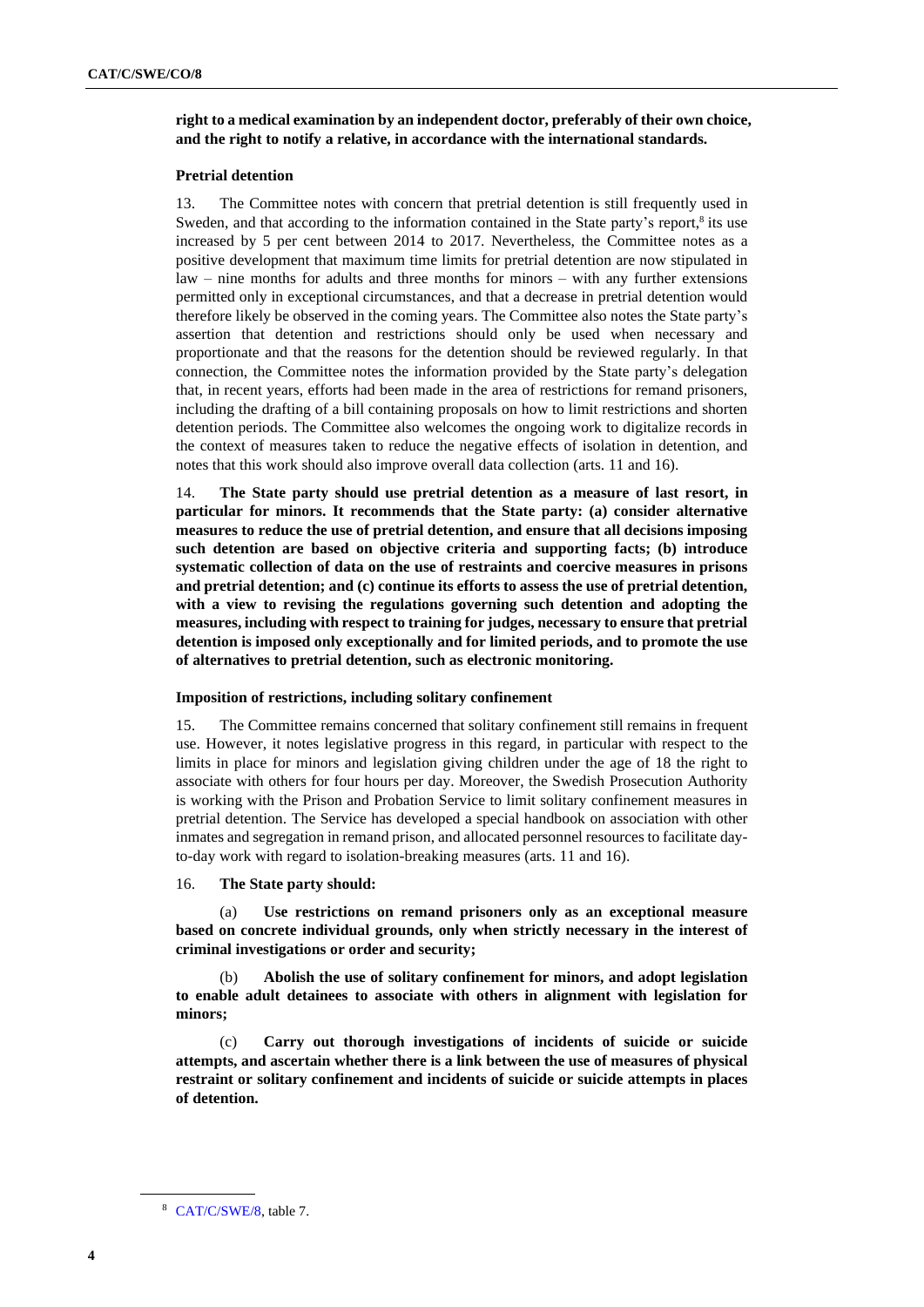### **Detention of asylum seekers**

17. While welcoming certain safeguards included in the Aliens Act, in particular with regard to children, the Committee remains concerned that: (a) the use of detention remains, in practice; (b) there are reports that the detention of asylum seekers is not always used only as a measure of last resort and that the limitations are not consistently for the shortest possible time; and (c) some asylum seekers are still placed in remand prisons for security or other exceptional reasons (arts. 11 and 16).

18. The Committee notes that the temporary act of 2016 governing asylum seekers is no longer in force, replaced by amendments to the Aliens Act in July 2021. It also notes that there are specific obligations mentioned in the Act with regard to the Convention on the Rights of the Child and the Convention for the Protection of Human Rights and Fundamental Freedoms (European Convention on Human Rights); however, many of the provisions of the temporary act remain in force.

19. The Committee welcomes the establishment by the Migration Agency of a database on jurisprudence, which includes case summaries from the Committee against Torture. The Committee is encouraged that the Swedish Red Cross will provide a training programme for Migration Agency personnel on the identification of torture and trauma victims. It notes that improvements have been made to migration detention facilities. It also notes that Sweden does not accept asylum claims at its diplomatic missions overseas but accepts resettled refugees through the resettlement programme of the Office of the United Nations High Commissioner for Refugees.

20. **The State party should take all measures necessary to ensure that the detention of asylum seekers is used only as a last resort and, where necessary, for as short a period as possible, the duration of which should be prescribed by law, and without excessive restrictions. The Committee recommends that appropriate measures be implemented to guarantee the right to seek asylum and to ensure the fulfilment of obligations under article 3 of the Convention for asylum seekers in difficult circumstances.**

# **Non-refoulement**

21. The Committee takes note of the information provided by the delegation that there is a regular review of international case law, in particular that of the European Union and the United Nations, by State officials concerning issues related to asylum and non-refoulement. The Committee also welcomes the State party's practice of not accepting diplomatic assurances from other States parties regarding safe return (art. 3).

# 22. **The State party should:**

(a) **Guarantee that all foreign nationals at risk of deportation, including those from "safe" countries of origin, have access to fair procedures, including a detailed and thorough interview to assess the risk that they may be subjected to torture and illtreatment in their country of origin in view of their personal circumstances;**

(b) **Ensure that all credibility assessments are undertaken by trained professionals in a non-arbitrary way, and also ensure the identification of torture victims;**

(c) **Ensure that all foreign nationals at risk of deportation are able to seek an independent and effective individual review of the deportation decision, with automatic suspensive effect;**

(d) **Refrain from deporting foreigners to countries of origin in which the presence of armed conflict with widespread civilian casualties and the absence of the rule of law, in practice, strongly indicate that those persons would be subjected to torture or ill-treatment upon their return.**

#### **Coronavirus disease (COVID-19) and detention**

23. With respect to COVID-19 pandemic measures in remand facilities and the wider penal system, the Committee notes that the infection rate has been relatively low, and that no deaths have been reported. It also notes that all inmates have been, and will continue to be,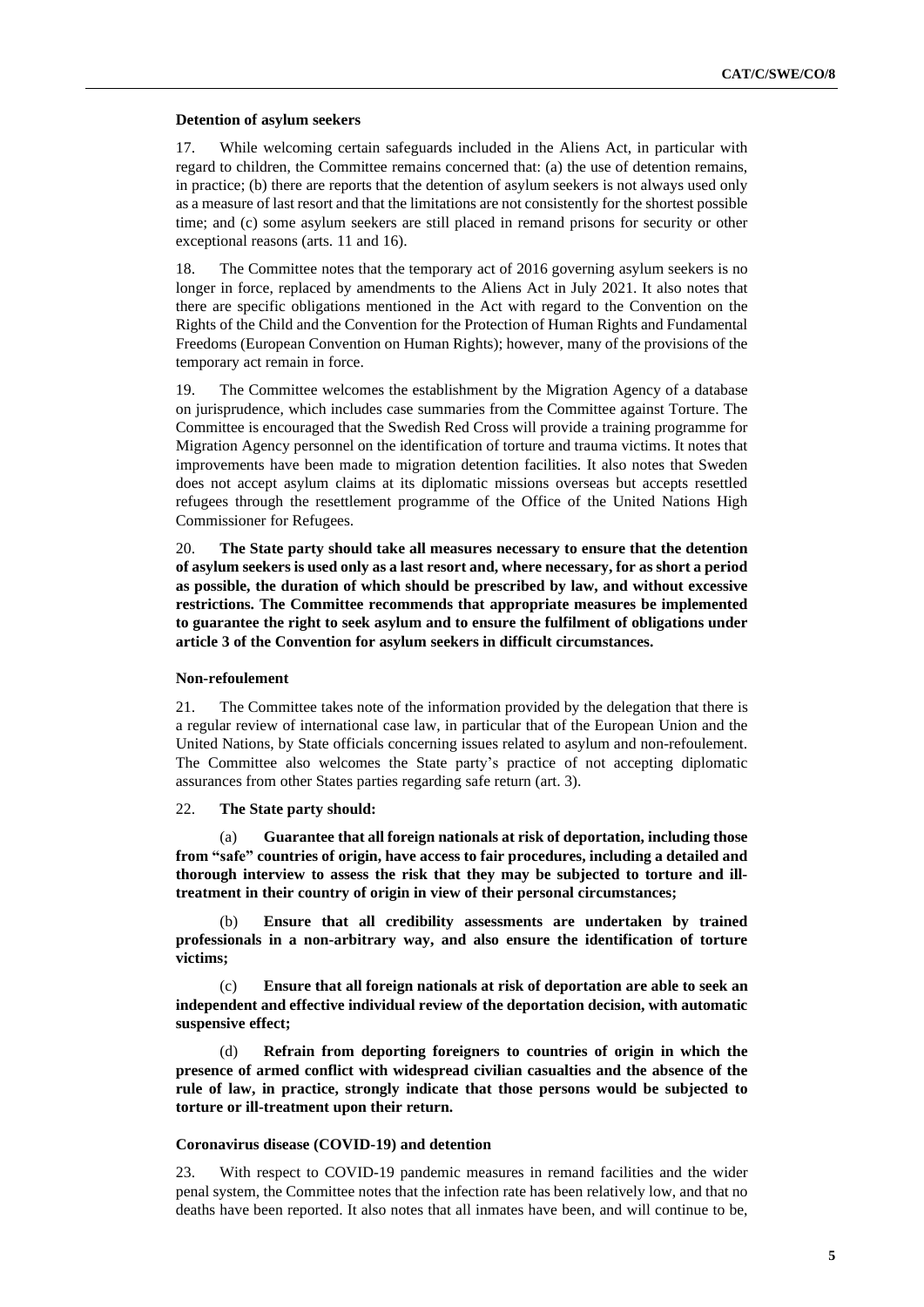offered vaccines against COVID-19. The Committee further notes reports that there was a lack of personal protective equipment in detention facilities at the outset of the pandemic and that restrictions had been imposed on day releases. The Committee further notes that compensatory measures were put in place to mitigate the situation, including the possibility for detainees to have video calls with family members. At no stage was access to legal counsel, State officials or medical care suspended (arts. 11 and 16).

# 24. **The State party should:**

(a) **Ensure that all prisoners and detainees continue to be offered COVID-19 vaccines;**

(b) **Integrate lessons learned from the COVID-19 pandemic by trying to limit detention and prison admissions and making greater use of non-custodial measures, such as alternatives to remand prison, parole and early release, in accordance with the United Nations Standard Minimum Rulesfor Non-custodial Measures(the Tokyo Rules) and the United Nations Rules for the Treatment of Women Prisoners and Non-custodial Measures for Women Offenders (the Bangkok Rules).**

# **Unaccompanied and undocumented children**

25. The Committee takes note of the additional resources provided to municipalities receiving unaccompanied minors and measures taken to combat trafficking. However, the Committee remains concerned at the vulnerable situation of unaccompanied asylum-seeking minors, the children of immigrants in an irregular situation, and undocumented children (art. 16).

26. **The State party should strengthen protection measures for unaccompanied and undocumented children seeking asylum and migrant children, including improved monitoring of the persons into whose care a child is placed and collection of data on all placements.**

# **Use of coercive and intrusive measures in psychiatric hospitals**

27. The Committee is concerned at reports by the Parliamentary Ombudsmen and nongovernmental organizations that some young people in residential care are exposed to violence by staff, including reports that children can be restrained for long periods of time. It is also concerned at reports that staff are not sufficiently trained and that children suffer physical and mental harm. The Committee notes the Government's concern regarding these allegations and appreciates its commitment to investigate further (art. 12).

28. The Committee values the steps taken by the Government to reduce the use of coercive measures, including allocation of funding and training of staff, to ensure the safety of patients, including minors in psychiatric institutions and hospitals. However, the Committee remains concerned about:

(a) The continued use of coercive and intrusive measures, such as physical restraints and solitary confinement, including for young patients;

(b) The lack, to date, of a comprehensive collection of data on coercive measures used, for example on restraints (art. 16).

### 29. **The State party should:**

(a) **Use restraints and solitary confinement as a measure of last resort, for the shortest possible time and under strict medical supervision;**

(b) **Ensure ongoing monitoring of the conditions in psychiatric institutions;**

(c) **Continue to train all medical and non-medical staff on methods of nonviolent and non-coercive care;**

(d) **Ensure the comprehensive and systematized collection of data on coercive measures used.**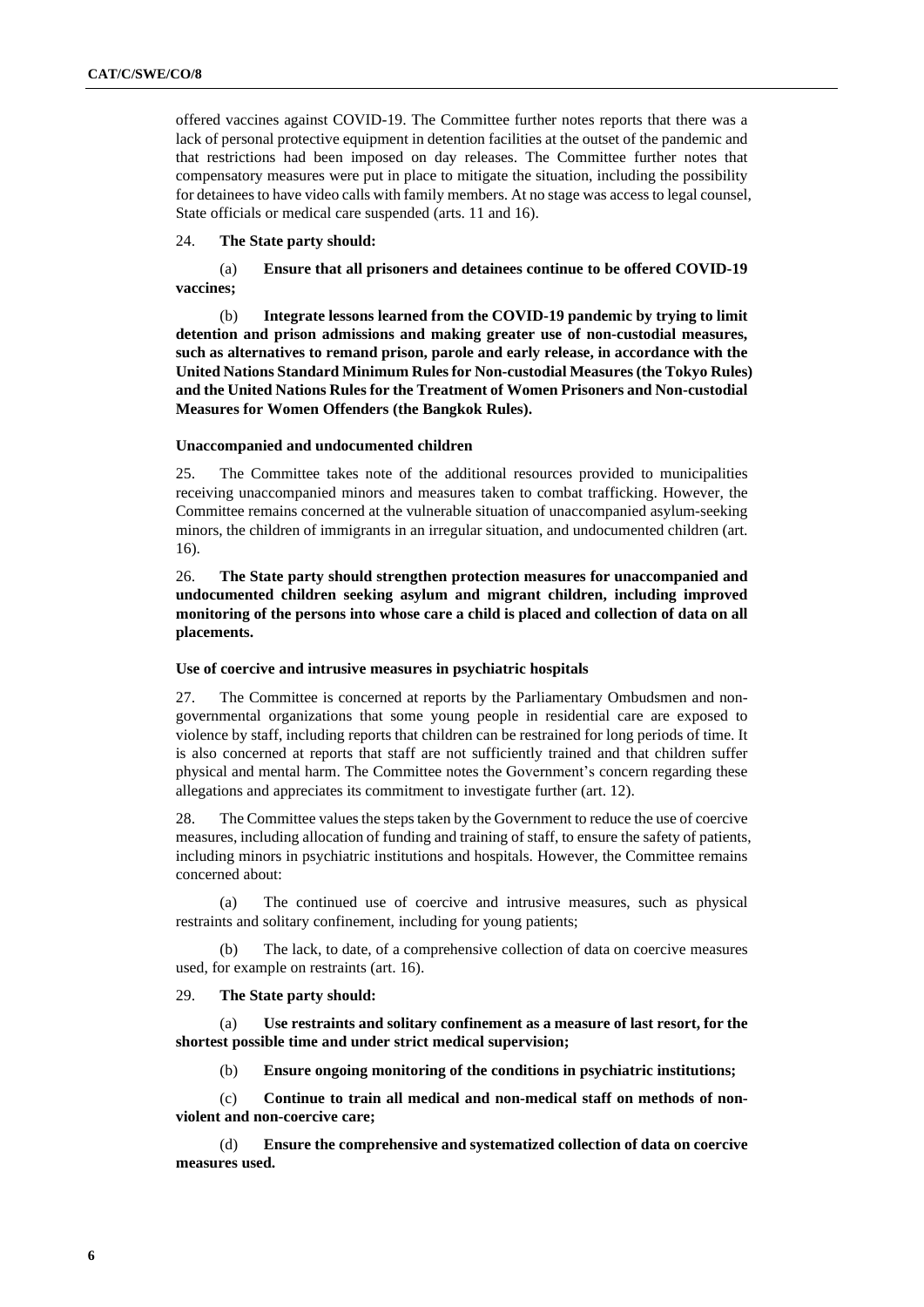# **Investigations**

30. While acknowledging that a special investigations department was established in 2015 as an independent body within the Police Authority, with the mandate to independently conduct investigative work and gather information in cases of allegations of ill-treatment and excessive use of force by police officials, the Committee remains concerned about the perceived lack of independence of the department. In this regard, the Committee takes note of the explanations offered by the State party's delegation regarding the safeguards in place to ensure the independence of the department, in particular that the department's budget and caseload had increased annually since 2016 and that there are no plans to change the current structure of the department, which includes a staffing structure that is separate from the Police Authority. The Committee notes the five specific outcomes of investigations conducted by the special investigations department that were highlighted by the delegation (arts. 12–13 and 16).

31. **The Committee urges the State party to continue to ensure prompt, impartial and effective investigation by the special investigations department into all allegations of ill-treatment and excessive use of force by law enforcement officials and to review possible changes that could be made to address any perceived lack of independence.**

# **Hate crimes**

32. While acknowledging the legislative and other measures taken by the State party to combat hate crime, such as the national plan to combat racism, published in February 2017, the Police Authority's assessments of threats to religious buildings and communities, a forum on holocaust remembrance and combating antisemitism, and new pledges to encourage the remembrance of the Holocaust and to combat antisemitism, anti-Gypsyism and other forms of racism (art. 16), the Committee is concerned by reports it has received regarding threats to minorities and marginalized individuals.

33. **The Committee recalls its position that the special protection of minorities or marginalized individuals or religious groups especially at risk is a part of the obligation of the State party to prevent torture or ill-treatment.**<sup>9</sup> **In this respect, the State party should continue its efforts to prevent and prosecute criminal acts motivated by discrimination, intolerance, hatred or negative stereotype by:**

(a) **Ensuring effective investigation, prosecution and punishment of perpetrators;**

(b) **Collecting detailed information and statistics on the number and type of hate crimes, on the administrative and judicial measures taken to investigate and prosecute such crimes and on the sentences imposed.**

### **Gender-based violence**

34. The Committee welcomes the broader legal definition of consent in rape cases and increases in the minimum penalty for sexual abuse and gross sexual abuse. It also notes that stricter penalties came into force on 1 July 2017 for certain serious violent offences. The legislative amendments included tougher scales of penalties for offences under the act prohibiting the genital mutilation of women (1982:316). The Committee notes reports that the numbers of domestic abuse crimes and sexual offences are increasing, while low prosecution and conviction rates in these cases have been recorded. The Committee is concerned about sexual and gender-based violence against women refugees and asylumseeking women. (arts. 2, 4, 12–13 and 16).

35. **The State party should continue its ongoing efforts to combat all forms of violence against women, including domestic violence and rape, especially in cases involving actions or omissions by State authorities or other entities which engage the international responsibility of the State party under the Convention. In particular, it should:**

<sup>9</sup> General comment No. 2 (2007), para. 21.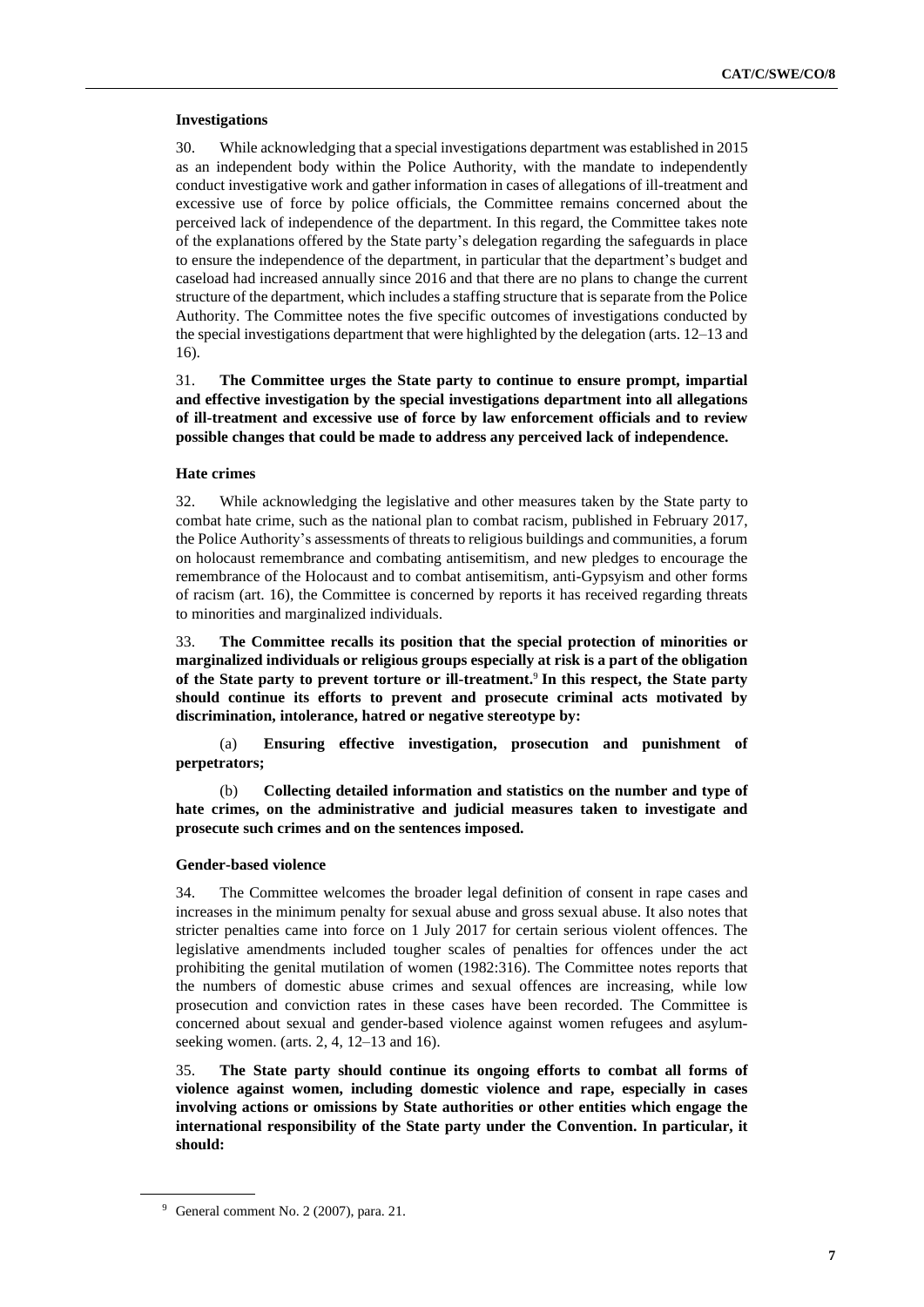(a) **Review the system for receiving and dealing with such complaints to ensure a gender-sensitive response;**

(b) **Ensure adequate protection and assistance for the victims;**

(c) **Improve support for victims and family members whose identity is protected following trials;**

(d) **Ensure that all cases are thoroughly investigated, that the alleged perpetrators are prosecuted and, if convicted, punished appropriately, and that the victims or their families receive redress, including adequate compensation and appropriate rehabilitation;**

(e) **Continue to provide ongoing training on gender-based violence and domestic violence issues for law enforcement personnel, judges, lawyers, medical personnel and social workers who interact with alleged and actual victims, in order to prevent and prosecute cases of gender-based violence.**

#### **Trafficking in persons**

36. While taking note of the significant efforts made by the State party to combat trafficking in persons and to assist victims of trafficking since the previous review period, the Committee regrets the lack of standardized data. The Committee notes that the statistical information provided on the number of offences, investigated offences, prosecutions initiated and conviction decisions indicates that the rise in investigations and prosecutions is not proportionate to the rise in reported offences. It also notes that the figures on prosecutions initiated and convictions appear relatively low (arts. 2, 12–14 and 16).

37. **The State party should enhance its efforts to combat trafficking in persons by prosecuting and punishing perpetrators, providing adequate protection and redress to the victims and preventing the return of trafficked persons to their countries of origin where there is a substantial ground to believe that they would be in danger of torture or ill-treatment.**

# **Training**

38. The Committee acknowledges the efforts made by the State party to develop and implement, and allocate resources for, human rights training programmes for law enforcement officials, military personnel, the coast guard and officials in the Migration Agency, including those deployed internationally, that contain modules on international law and interviewing techniques. Nonetheless, it is concerned by the lack of information on evaluations of the impact of those programmes, as well as the lack of specific training on the content of the Convention.

39. The Committee also regrets the lack of specific training provided to law enforcement officials, judges, prosecutors, forensic doctors and medical personnel dealing with detained persons on how to detect and document physical and psychological sequelae of torture and ill-treatment (art. 10).

40. **The State party should:**

(a) **Further develop mandatory training programmes to ensure that all public officials are well acquainted with the provisions of the Convention;**

(b) **Ensure that all relevant staff, including medical personnel, are specifically trained to identify cases of torture and ill-treatment, in accordance with the Manual on the Effective Investigation and Documentation of Torture and Other Cruel, Inhuman or Degrading Treatment or Punishment (the Istanbul Protocol);**

(c) **Develop a methodology for assessing the effectiveness of training programmes in reducing the number of cases of torture and ill-treatment and in ensuring the identification, documentation and investigation of such acts, as well as the prosecution of those responsible;**

(d) **Highlight best practices in training nationally and internationally and the sharing of expertise.**